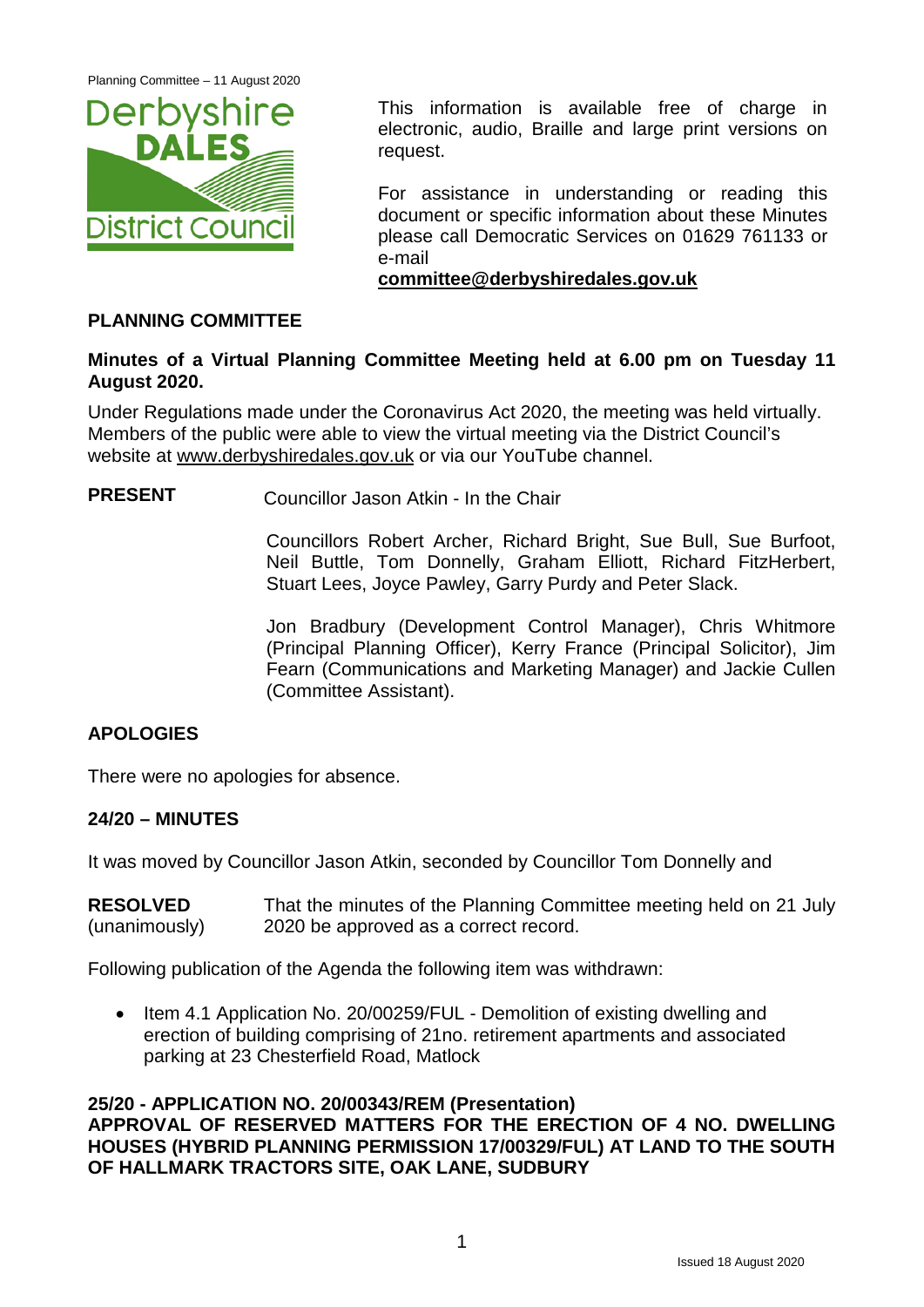Councillor Richard Bright joined the meeting at approximately 6.10pm during discussion of this item.

The Principal Planning Officer gave an online presentation showing details of the application and photographs of the site and surroundings.

In line with the Council's temporary suspension of direct public participation, representations received from the public in accordance with the criteria set out in the Agenda were published on the District Council website, together with Officer responses, and are set out below:

### **1. Comments from the Economy Transport DCC re planning application 20/00343/REM:**

The applicant has submitted further details demonstrating the proposed alterations to the existing drainage ditch, which is to be culverted in order to deliver the proposed access solution, which was to build out the access to achieve visibility, and was accepted at the outline stage for the residential development. The Local Highway Authority (LHA) is satisfied with the proposals and their deliverability at a Section 278 stage.

The Local Lead Flood Authority (LLFA) have reviewed the proposals and whilst they have a no culverting policy, and prefer if diversions are kept open, in the site-specific circumstances they will consider culverting acceptable if necessary. However, the works would require land drainage consent from the Flood Risk Team at a S278 stage prior to construction.

Furthermore, there appears to be a watercourse west of the proposed development which flows south underneath Oak Lane and then into the ditch/watercourse network on the south side. The LLFA also note that hybrid application 17/00329/FUL noted that, should discharge of surface water by infiltration not prove feasible, then surface water should be attenuated and discharged to this watercourse.

Therefore, the previous condition which was applied to application 17/00329/FUL has been reiterated, and will ensure that an appropriate surface water drainage strategy for the site is submitted, including the discharge into the watercourse and its onward connectivity, will be provided at discharge of conditions.

The Local Highway Authority Advice is that, in its view, the impacts of the development on highway safety would not be unacceptable, and when considered cumulatively with other developments, the impacts on the road network would not be severe. Based on the information provided, the development therefore does not conflict with paragraph 109 of the National Planning Policy Framework (2019), subject to the conditions and/or planning obligations outlined in this report.

## **Conditions**

1. No part of the development hereby permitted shall be occupied until such time as the access arrangements shown on Planning Proposals Sheet 1 of 9 drawing number 19.3692.29 Rev D have been implemented in full.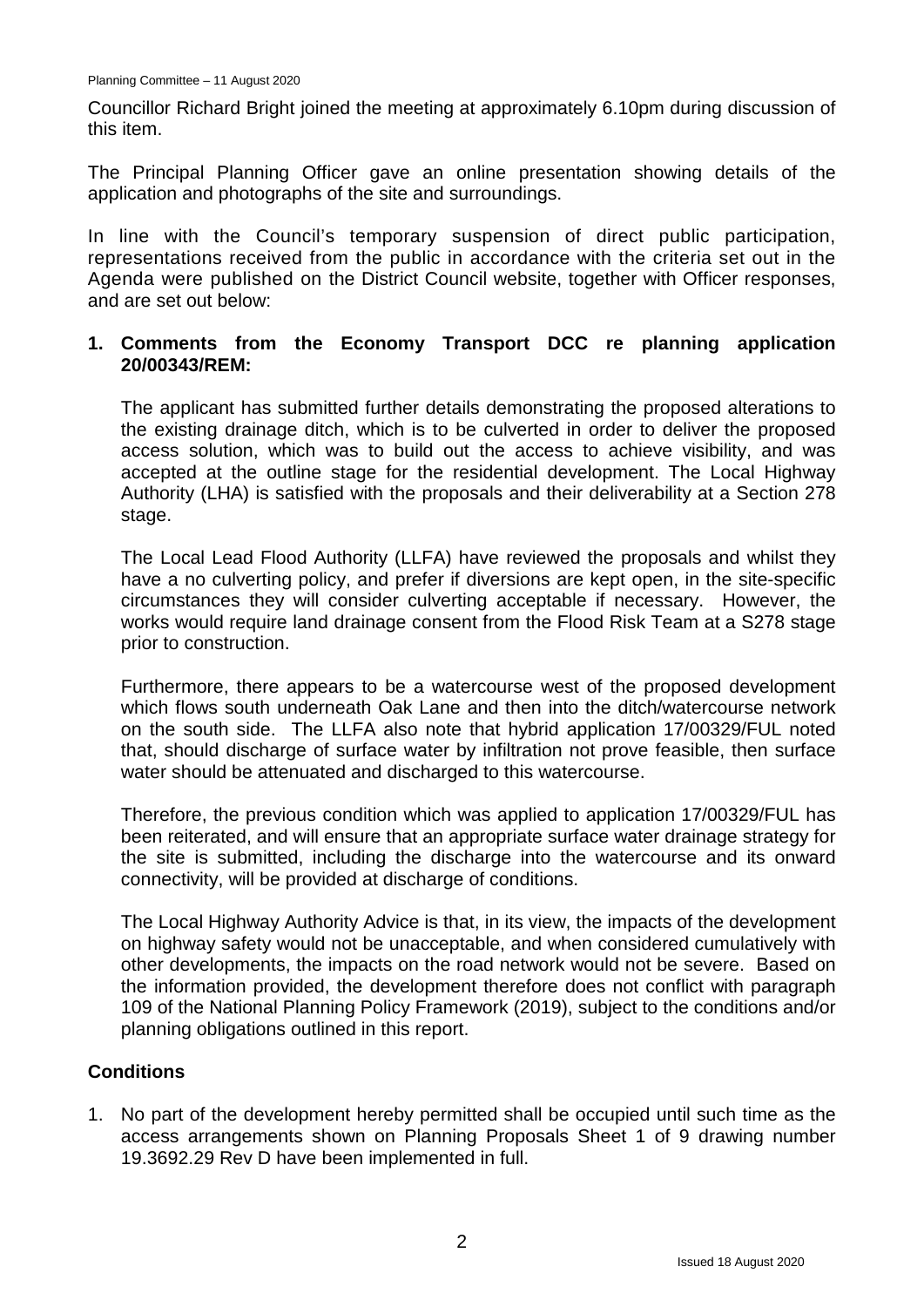- 2. The development hereby permitted shall not be occupied until such time as the parking and turning facilities have been implemented in accordance with Detailed Planning Proposals Sheet 1 of 9 drawing number 19.3692.29 Rev D. Thereafter the onsite parking provision shall be so maintained in perpetuity.
- 3. No part of the development shall be commenced until such time as the offsite works have been completed generally in accordance with Proposed Alterations to Existing Drainage Ditch Drawing number B20164-PPL-CE-0001. For the avoidance of doubt the developer will be required to enter into a 1980 Highways Act S278 Agreement with the Highway Authority in order to comply with the requirements of this condition.
- 4. No development shall take place until a detailed design and associated management and maintenance plan of surface water drainage for the site in accordance with DEFRA Non-statutory technical standards for sustainable drainage systems (March 2015), has been submitted to and approved in writing by the Local Planning Authority. The approved drainage system shall be implemented in accordance with the approved detailed design prior to the use of the building commencing.

## **Officer Comments:**

Officers consider that land drainage and highway matters can be appropriately addressed with the conditions detailed above.

## **2. Comments from Councillor Allison, Doveridge and Sudbury Re Planning Application 20/00343/REM:**

I'm pleased that the applicants have made a resubmission that has reduced the size of the plots 1 and 2 to 2 storey rather than 3 and that plots 3 and 4 have been reorientated to at least try and reflect the style of the 2 existing 3 bedroomed semidetached properties which they will back onto. However I think the site is too small for the size of the properties proposed and will have a cramped appearance which will not reflect the type of adjacent homes which are in substantially larger plots. I believe the density and layout of this development does not comply with Policy PD1 of the local plan which clearly states '*requiring that a development contributes positively to an area's character, history and identity in terms of scale, height, density, layout, appearance, materials and relationship to adjacent buildings and landscape features.'*

Reducing the size of the properties will make them more in keeping with the surrounding properties in terms of landscaping and garden sizes and I would ask that to be considered. Reducing the size of the properties would also allow for provision of parking for visitors which currently is minimal. There is no public transport accessible near the site and therefore visitors would most likely arrive by car, probably parking on the narrow Oak Lane. This will create a hazard for other road users. Given the proposed size of the properties it is highly likely that more than 2 car parking spaces will be required for each property in any event.

In conclusion, the original approval for the new Russell tractors showroom which allowed the outline permission for the housing on Oak Lane has I believe neither provided the stated employment opportunities for local people or now housing that is affordable. Russell Kirby Moorside Ltd has now sold the land earlier this year and presumably will no longer receive additional proceeds.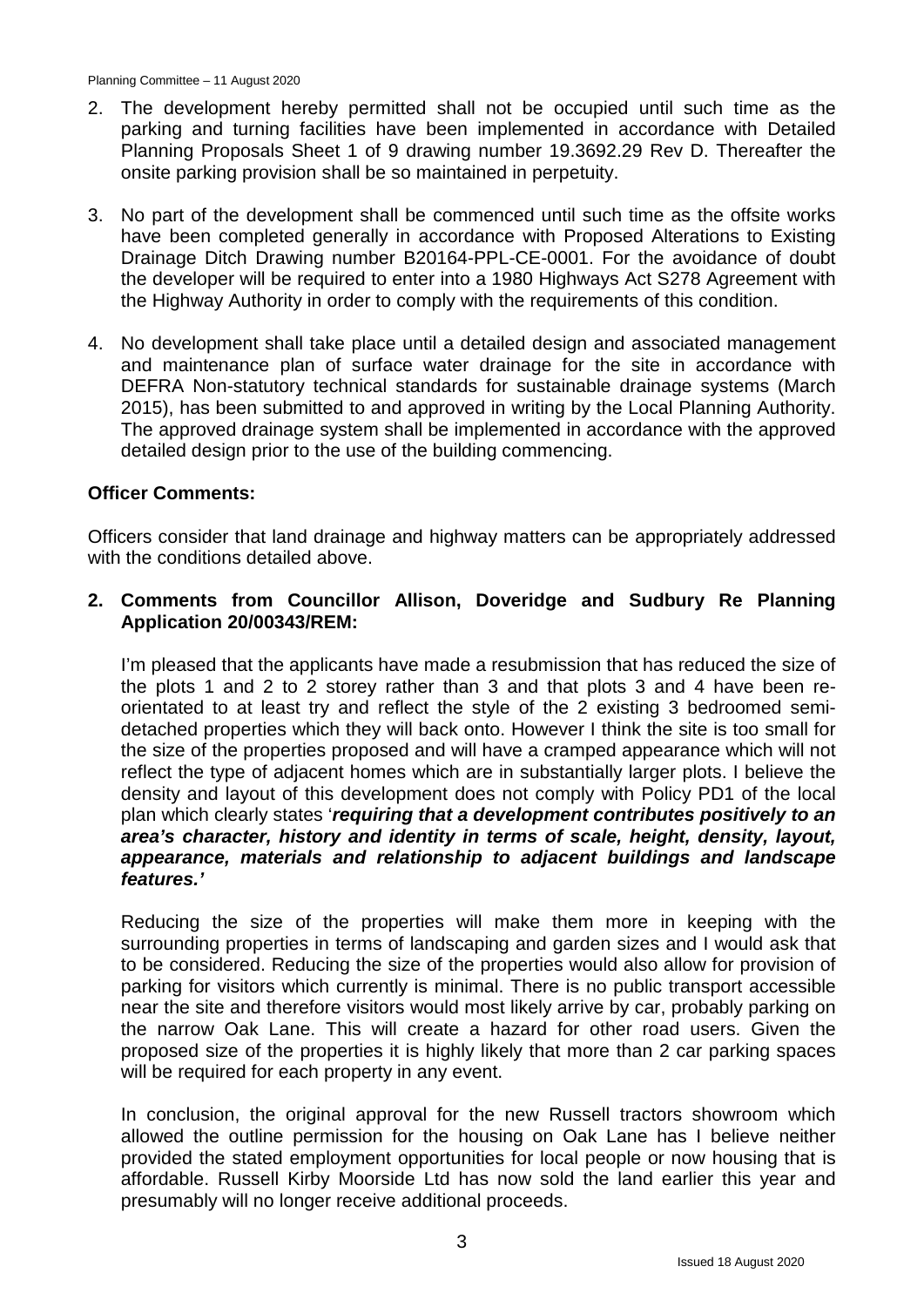#### **Officer Comments:**

Officers recommend that the comments of the Ward Member be noted insofar as relevant to the consideration of this approval of reserved matters application for 4 no. dwellings.

## **3. Comments from James Bennett, Resident, Re Planning Application 20/00343/REM:**

Following the planning officers recommendations my comments on this application are as follows;

The committee must have their own regard to the provisions of the adopted Derbyshire Dales Local Plan when determining this application.

1. Policy PD1 requires "that development contributes positively to an area's character, history and identity in terms of scale, height, density, layout, appearance, materials, and the relationship to adjacent buildings and landscape features." it also requires "that development achieves a satisfactory relationship to adjacent development and does not cause unacceptable effects by reason of visual intrusion, overlooking, shadowing, overbearing effect, noise, light pollution or other adverse impacts on local character and amenity".

In the absence of a site visit the committee is reliant on photographs to understand how the proposed development integrates with its surroundings and meets the requirements of this policy - I would expect the planning committee to give particular consideration to the rear of the plot which borders three other properties (Bentfield, Lodge Cottage & Willow Cottage), the area which will have biggest impact on the local amenity and character.

However, the committee cannot possibly come to a lawful conclusion on this matter as not enough information is contained within the planning officers' report to enable them to do this. Photographs #1, #2, #3, #4 & #10 do not show the development site. Photographs #5 & #6 show the access. Photographs #7, #8 & #9 are effectively the same photo showing a small proportion of the development outlined in orange below. In fact there are no photographs taken from within the site or anything to give the committee an idea of the local character, housing styles and existing boundaries into which this development must integrate.

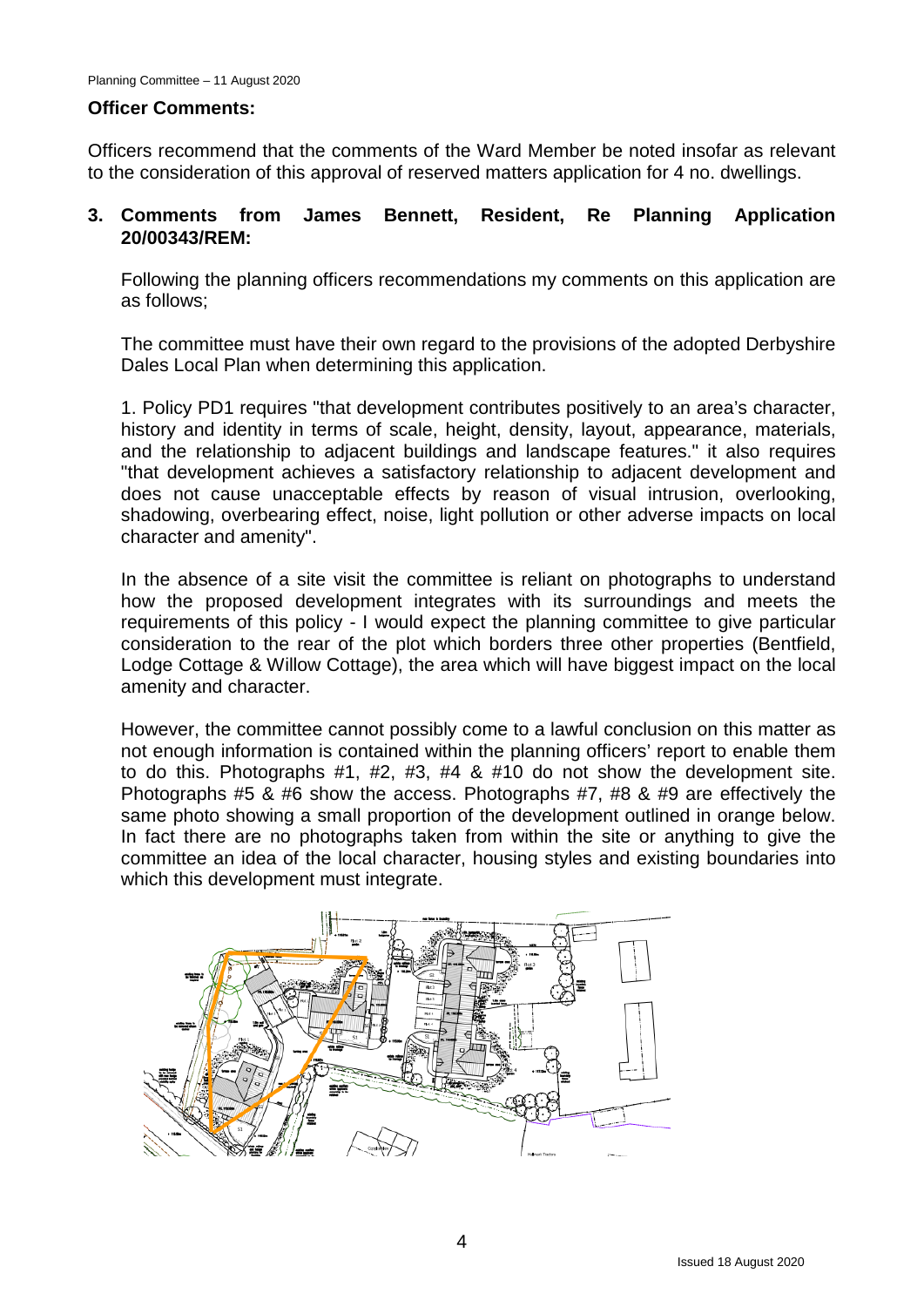At the very minimum this decision should be deferred until adequate information is made available to the planning committee in order for them to make a valid decision.

2. Policy HC19 states "Proposals should minimise the need to travel, particularly by unsustainable modes of transport and help deliver the priorities of the Derbyshire Local Transport Plan". A development of "up to" four properties was agreed at the outline stage - However the size of the properties was not. In order to align with this policy a development of smaller two/three bedroom properties would be more appropriate in an area with no access to any local amenities or public transport.

3. The original outline application was approved on the basis that a number of hedgerows and mature trees were to be retained on the development site (In line with the council's policy PD6). The hedgerows and trees are not shown as retained in this reserved matters application - therefore approval of this application would be a departure from the details agreed at outline stage and would thus be unlawful.

### **Officer Comment:**

Officers recommend that the comments of the local resident are noted. In respect of points 2 and 3, Members are advised that this application seeks approval of the matters which were reserved in respect of application code ref. 17/00329/FUL including the scale, layout and external appearance of the development, the layout of the service roads and pedestrian routes within the site and the landscaping of the site. The amount of development agreed at outline stage cannot be revisited, although the impact of the development, insofar as relevant to the reserved matters on the environment, including character and appearance of the area and appropriateness of the landscaping of the site are matters for consideration.

Consultation responses had been received from Sudbury Parish Council and the Local Highway Authority (Derbyshire County Council), as summarised in paragraph 5 of the report. No comments had been received at the time of writing the report from the Lead Local Flood Authority (Derbyshire County Council).

Representations had been received from six properties in the immediate and wider area objecting to the proposals, as summarised in paragraph 6 of the report.

It was moved by Councillor Garry Purdy, seconded by Councillor Stuart Lees and

**RESOLVED** That planning permission be granted subject to the conditions set out in the report, as well as the additional four conditions provided by the Economy Transport, DCC, as follows, to address the land drainage and highway matters:

## **Additional Conditions:**

- 1. No part of the development hereby permitted shall be occupied until such time as the access arrangements shown on Planning Proposals Sheet 1 of 9 drawing number 19.3692.29 Rev D have been implemented in full.
- 2. The development hereby permitted shall not be occupied until such time as the parking and turning facilities have been implemented in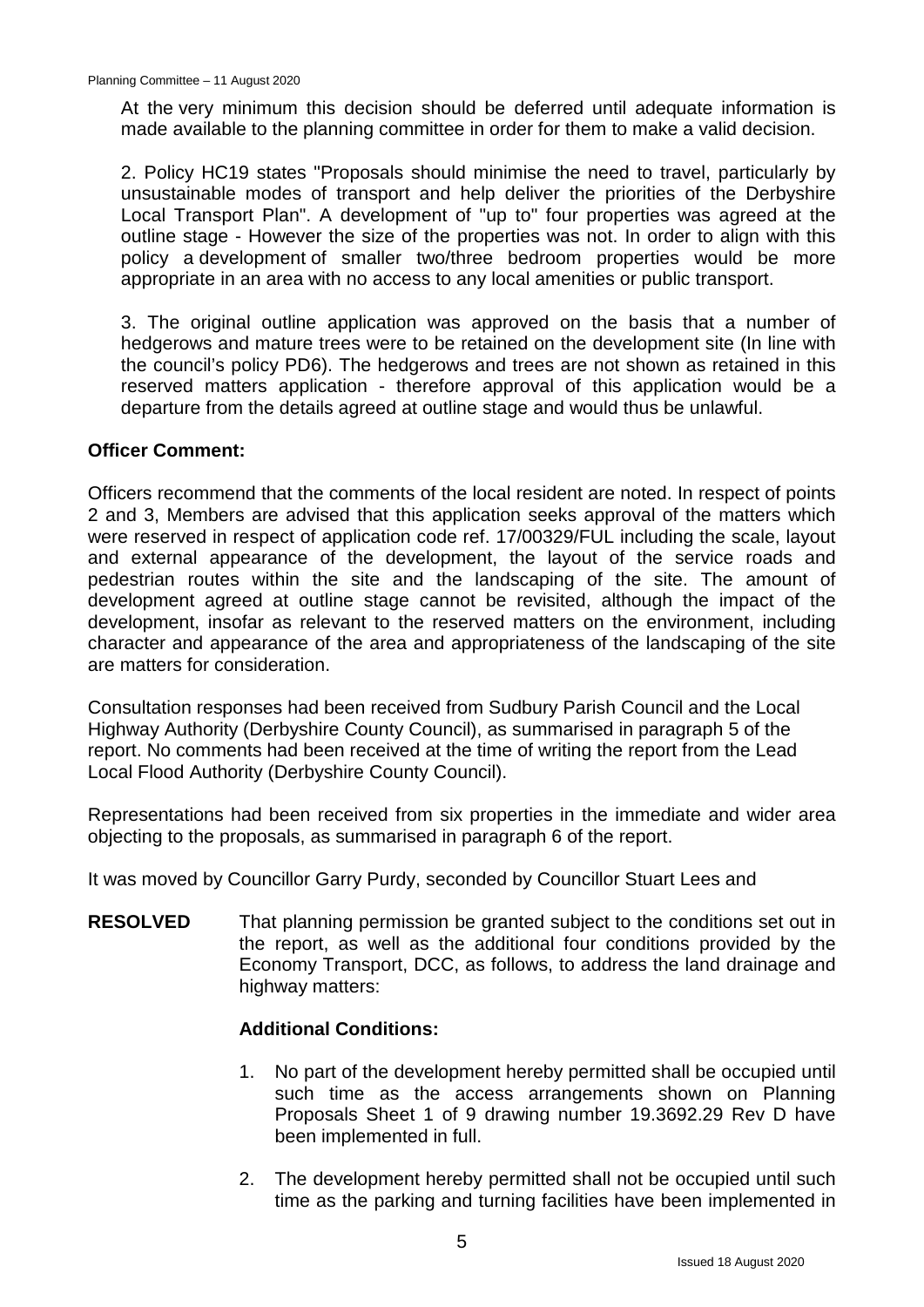accordance with Detailed Planning Proposals Sheet 1 of 9 drawing number 19.3692.29 Rev D. Thereafter the onsite parking provision shall be so maintained in perpetuity.

- 3. No part of the development shall be commenced until such time as the offsite works have been completed generally in accordance with Proposed Alterations to Existing Drainage Ditch Drawing number B20164-PPL-CE-0001. For the avoidance of doubt the developer will be required to enter into a 1980 Highways Act S278 Agreement with the Highway Authority in order to comply with the requirements of this condition.
- 4. No development shall take place until a detailed design and associated management and maintenance plan of surface water drainage for the site in accordance with DEFRA Non-statutory technical standards for sustainable drainage systems (March 2015), has been submitted to and approved in writing by the Local Planning Authority. The approved drainage system shall be implemented in accordance with the approved detailed design prior to the use of the building commencing.

**Voting:**

| For                | 11 |
|--------------------|----|
| <b>Against</b>     | 3  |
| <b>Abstentions</b> | O  |

The Chairman declared the motion CARRIED.

## **26/20 - APPLICATION NO. 20/00387/FUL (Presentation)**

## **ERECTION OF DWELLING HOUSE (PARAGRAPH 79), 1 NO. BARN, ASSOCIATED NEW ACCESS AND LANDSCAPE ENHANCEMENTS AT LAND WEST OF SPEND LANE, ASHBOURNE**

The Development Control Manager gave an online presentation showing details of the application and photographs of the site and surroundings.

In line with the Council's temporary suspension of direct public participation, representations received from the public in accordance with the criteria set out in the Agenda were published on the District Council website, together with Officer responses, and are set out below:

#### **1. Comments from The Applicants' Agent – Rob Hughes of Hughes Planning:**

We have now had time to review your Committee report and to consider the suggested conditions and s106 agreement. With regards to condition 06, we do have concerns relating to the use of the term "in perpetuity". The condition itself is fine and necessary, but in reality it would prove extremely difficult to deliver and manage the landscape and biodiversity proposals forever. I have not seen such a condition in any of the 15 consents we have had approved. Instead, I would recommend that the term "in perpetuity" is removed and that the requirement is for the submission of a Landscape Management Plan, including a timeframe. Usually, these will cover a 10 - 15 year period (as appropriate).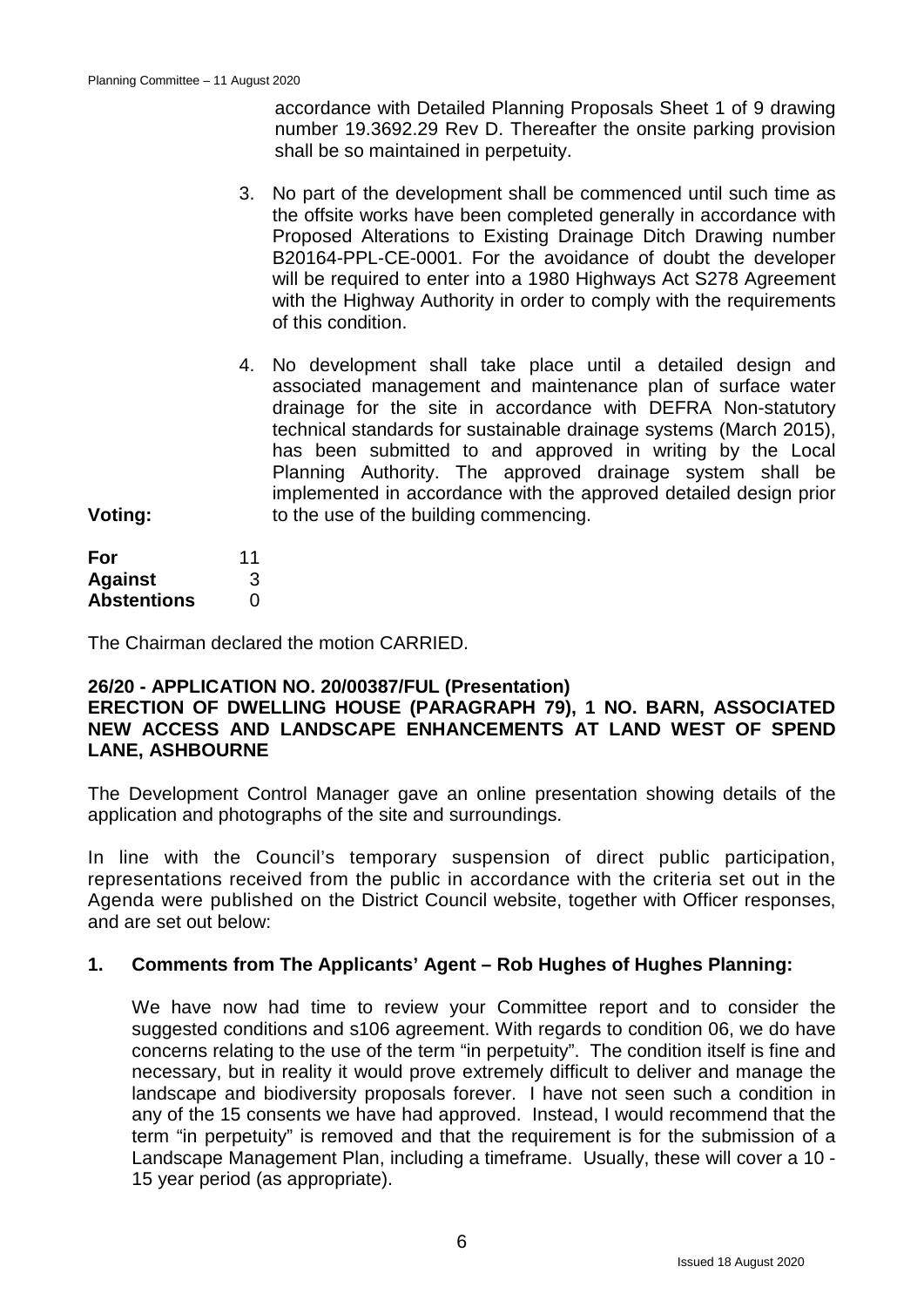Planning Committee – 11 August 2020

With regards to the s106 agreement, it would also be the first time in our experience that such a mechanism is used to control the landscape and ecological enhancements, including those granted on appeal. This is generally dealt with via conditions. There is a need for on-going flexibility with the landscape and ecological proposals, and in my experience a suitably worded condition should embrace the option of amending the Plan during the 10 - 15 year period. I feel that a s106 may be too cumbersome for this purpose and may not achieve either the desired or best results.

On another point, the applicants are part of the single payment scheme and it is also important for the on-going management and maintenance of the farm that there is sufficient flexibility in the future.

Given how close we are to the Committee meeting, it would be preferable if the members of the Planning Committee could, following a hopeful approval, grant officers delegated powers to discuss and agree conditions/s106 to ensure that the approved development is one that works for the applicants and LPA but most importantly to ensure the development can be delivered.

### **Officer Comments:**

Members are requested to delegate authority to the Development Manager to issue any grant of approval to agree the wording of the conditions and any section 106 content relating to the implementation and future management of the landscape and biodiversity proposals.

Consultation responses were set out in paragraph 5 of the report and it was reported that no representations had been received at the time of writing.

It was moved by Councillor Garry Purdy, seconded by Councillor Sue Burfoot and

- **RESOLVED** (unanimously) 1. That planning permission be granted subject to the applicant entering into a legal agreement which secures non–severance of the new dwelling from its associated land;
	- 2. That authority be delegated to the Development Manager to issue any grant of approval to agree the wording of the conditions and any section 106 content relating to the implementation and future management of the landscape and biodiversity proposals.

### **27/20 - APPLICATION NO. 20/00429/FUL (Presentation) RETENTION OF ADDITIONAL FISHING LAKE AT BIRCH FARM, DERBY LANE, EDNASTON**

The Development Control Manager gave an online presentation showing details of the retrospective application and photographs of the site and surroundings.

Consultation responses were set out in paragraph 5 of the report and it was reported that no representations had been received at the time of writing.